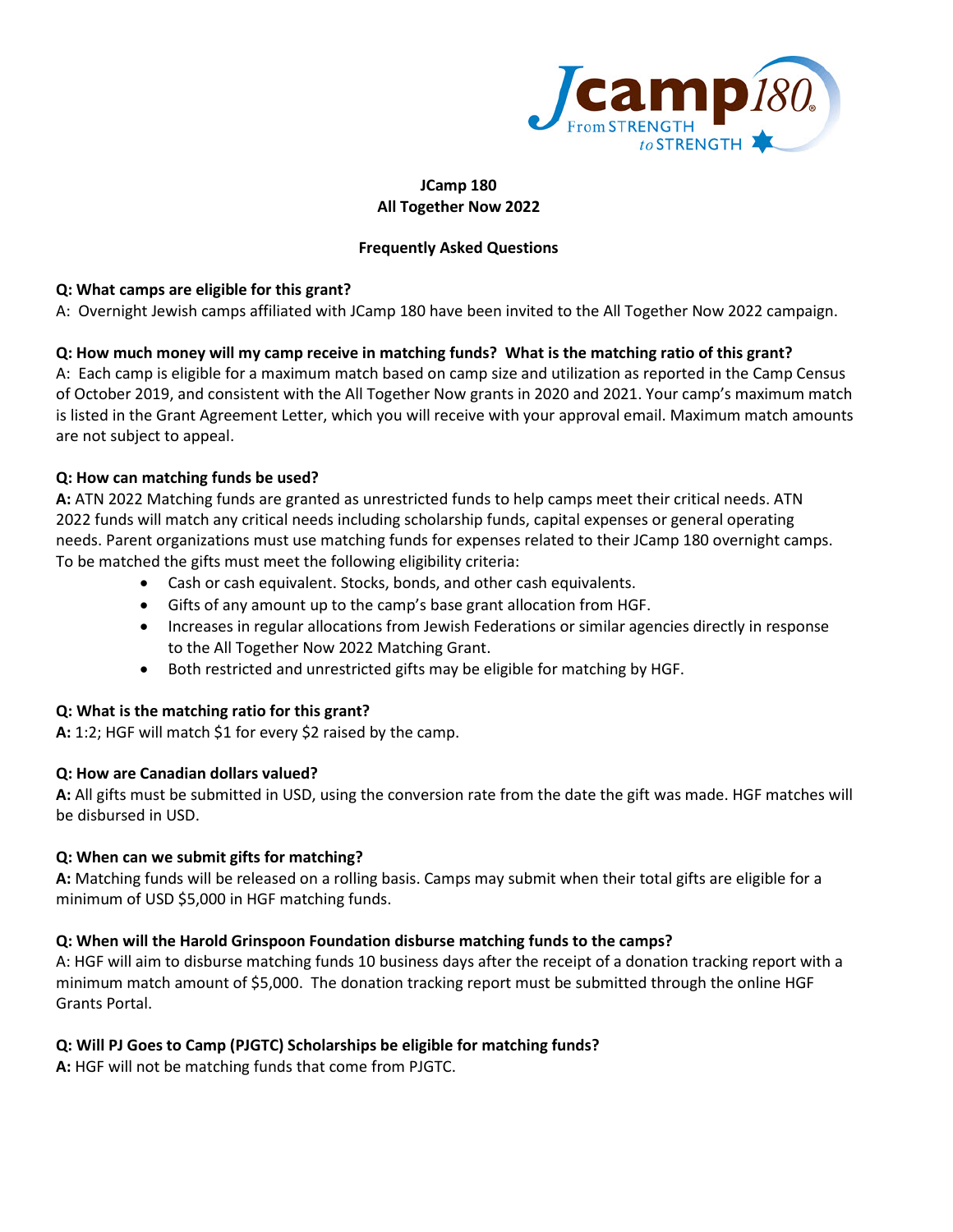

# **Q: How does a camp handle online donations made through Facebook and other online tools for the purposes of this matching grant?**

**A:** The donor information should be completed on the Donation Tracking Report, including any type of payment ID or confirmation number.

### **Q: Does HGF accept donations from Donor Advised Funds? How should our camp handle these donations?**

**A:** Yes, HGF does accept donations from Donor Advised Funds. The camp should complete the donor information for each donation on the Donation Tracking Report and provide documentation from the donor stating that the donation was processed/requested from their DAF with a date provided.

## **Q: How are pledges counted toward the match and when do they need to be paid out?**

**A:** The pledges should technically be received if reported and the information should be entered completely on the Donation Tracking Report. This means that a pledge for a future time period cannot be accepted.

## **Q: Will donations received before March 1, 2022 be eligible to be matched by All Together Funds?**

**A:** No, the grant period is March 1, 2022-December 31, 2022 which means that only gifts received during this time period are eligible to be matched.

# **Q: Does my camp qualify for the bonus?**

**A:** Camps that complete their matching grant in full on or before December 31, 2022 will receive a one-time USD \$7,200 bonus. Qualifying gifts must be received between March 1, 2022 and December 31, 2022.

# **Q: How do I report donations for this match?**

**A:** Camps will submit new donations by downloading the ATN 2022 Donation Tracking Report on the HGF Grants Portal and submitting the completed version through their online account. When reporting gifts, your camp must submit a full name (first and last), address and email address, donation amount, and a donation payment ID or check number in order for HGF to match those gifts and to comply with IRS requirements.

# **Q: Please clarify an anonymous donor?**

**A:** When reporting gifts, camps must submit a full name (first and last), address and email address, donation amount, and a donation payment ID or check number in order for HGF to match those gifts and to comply with IRS requirements. If a donor has communicated to a camp that they wish to remain anonymous, the camp should indicate this to us by selecting 'Yes' in the 'Anonymous Donor" column of the Donation Tracking Report. HGF will not contact these donors.

# **Q: What does HGF do with my camp's donor information that I submit for ATN 2022?**

**A:** HGF collects donor information for several purposes. HGF maintains donor information to be able to verify donor gifts for auditing purposes. Second, HGF may from time-to-time steward, thank and invite camp donors to HGF and JCamp 180 events for the purpose of supporting the Jewish camp field and its ongoing sustainability. In the coming year, JCamp 180 will communicate with a camp's leadership regarding our stewardship plans before contacting donors. Third, HGF may verify if the donor supports or interacts with other HGF flagship programs for the purpose of better stewardship and acknowledgement. JCamp 180 and HGF will never publish a list of donors, and does not sell, rent, or trade donor information. We will abide by the donor's wish to be anonymous if such indication is made by the camp during grant reporting.